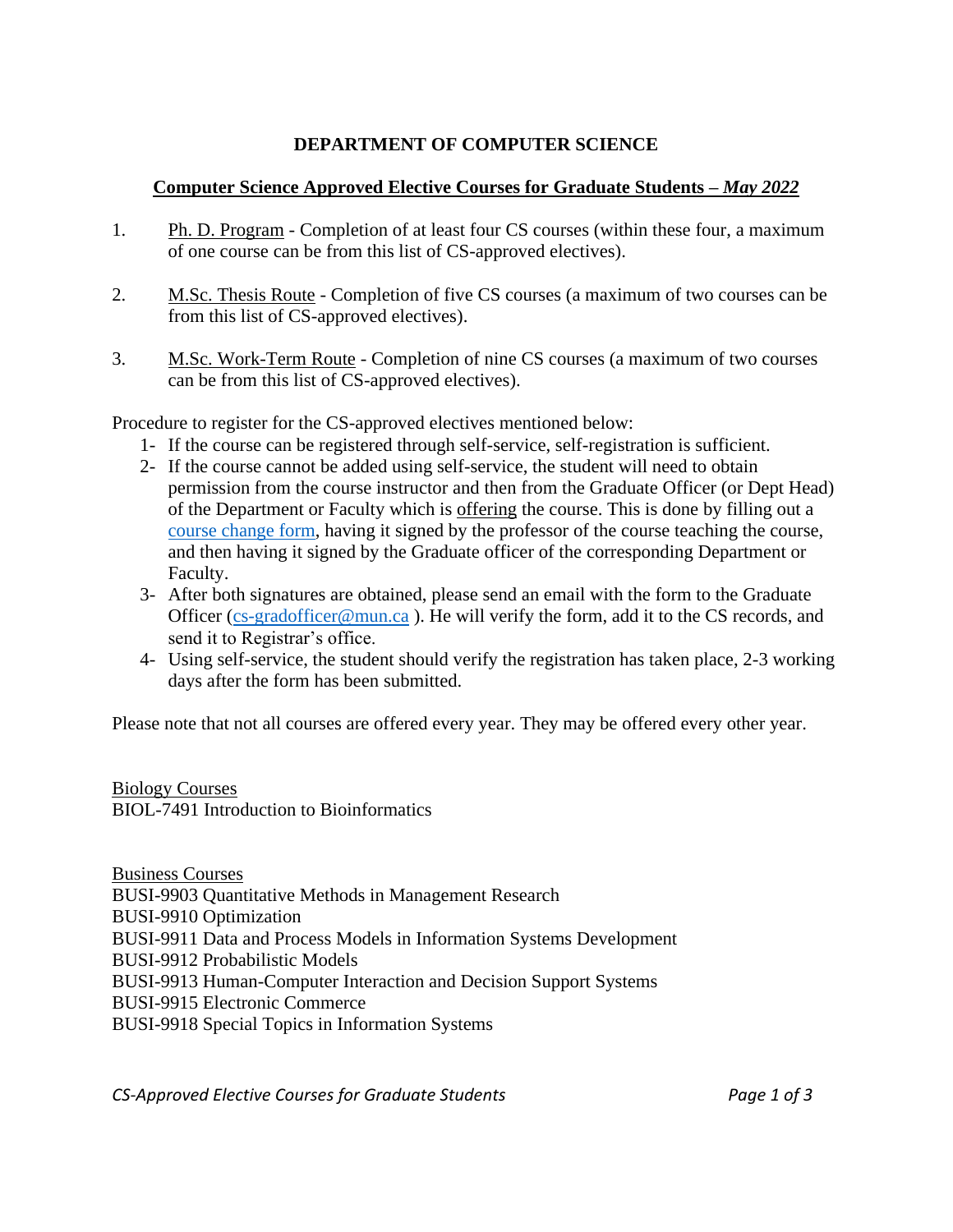BUSI-8103 Statistical Applications in Management (\*MBA priority\*) BUSI-8107 Managing Ethics and Responsibility (\*MBA priority\*) BUSI-8205 Information Systems (\*MBA priority\*) BUSI-8207 Operations Management (\*MBA priority\*) BUSI-9021 Data Management (\*MBA priority\*) BUSI-9022 Information Systems Analysis & Design (\*MBA priority\*)

\*MBA priority\*: Interested students must meet the specific courses named as prerequisites (BUSI 8103 and 8107 have no prerequisites), and the [Faculty of Business English language](https://www.business.mun.ca/graduate/mba/mba-admission-requirements.php)  [requirements.](https://www.business.mun.ca/graduate/mba/mba-admission-requirements.php) Seat availability will be clear right up to the moment before the term starts.

Engineering Courses ENGI-9098 Human Factors in Engineering ENGI-9560 Applied Remote Sensing ENGI-9804 Industrial Machine Vision ENGI-9805 Advanced Topics in Computer Vision ENGI-9807 Computer Security ENGI-9821 Digital Signal Processing ENGI-9826 Advanced Control Systems ENGI-9827 Continuous & Discrete-Event Systems ENGI-9861 High-Performance Computer Architecture \*MASCE priority\* ENGI-9865 Advanced Digital Systems ENGI-9866 Fault-Tolerant Computing (formerly 9846) ENGI-9867 Advanced Computing Concepts for Engineering ENGI-9868 ASIC Design ENGI-9869 Advanced Concurrent Programming ENGI-9871 Information Theory & Coding \*MASCE priority\* ENGI-9872 Digital Communications ENGI-9873 Image Communications ENGI-9874 Software Design & Specification (credit restricted with COMP 6713/6905) ENGI-9875 Embedded & Real-Time Systems Design ENGI-9876 Advanced Data Networks ENGI-9877 Computer & Communications Security ENGI-9878 Wireless & Mobile Communications ENGI-9879 Formal Specification & Development ENGI-9940 Advanced Robotics

\*MASCE priority\*: These are required courses for the MASCE program. Students in that program will have priority to register first. Seat availability will be clear right up to the moment before the term starts.